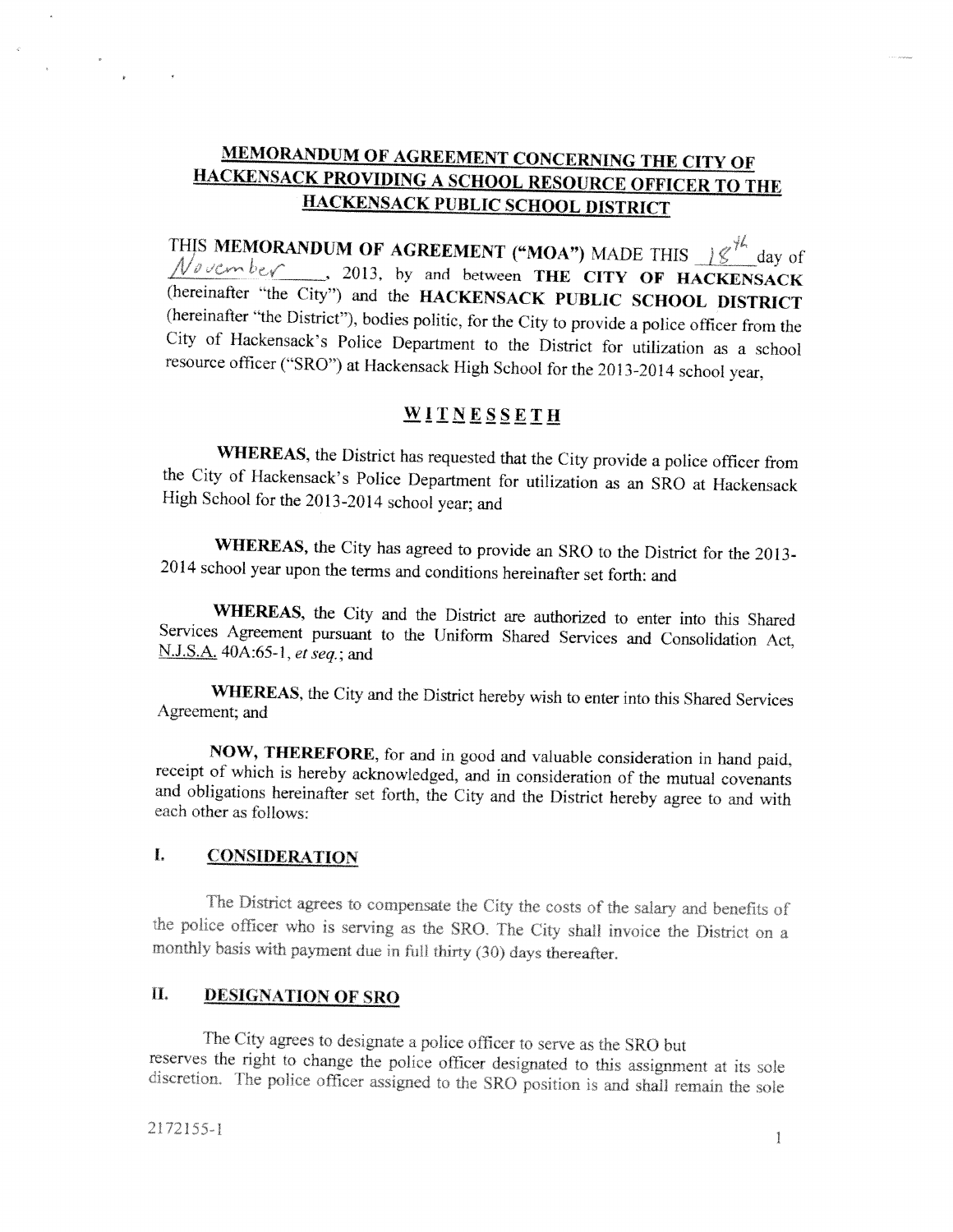agen<sup>t</sup> and employee of the City and will not be considered an agen<sup>t</sup> or independent contractor of the District. The police officer's seniority, tenure, salary. pension benefits, schedule, work rules and other rights shall not be affected by this MOA.

### 111. TERM

 $\sim$   $\sim$ 

 $\sim$ 

The term of this MOA is retroactive from November 1, 2013, to June 30, 2014.

### IV. INSURANCE

The City and the District will provide the appropriate insurance coverage and provide the appropriate insurance certificate annually, naming the other party as an additional insured.

### V. INDEMNIFICATION

The District, its successors, assigns, contractors, agents, servants, officers, employees, designees, guests and invitees, shall indemnify, defend and hold harmless the City, its successors and assigns, elected officials, officers, employees, servants, contractors, designees and invitees, from and against any and all claims, demands, suits, actions at law or equity or otherwise, judgments, arbitration determinations, damages, liabilities, decrees of any person(s) or entities related to the services provided by the SRO pursuan<sup>t</sup> to this MOA (excluding claims, including, without limitation, any claim alleging financial injury as <sup>a</sup> result of any negligent errors and/or omissions arising from the negligence of the City, its consultants, officers, employees out of the services being provided by and agents), which duty to indemnify, defend and hold harmless shall commence immediately upon assertion of <sup>a</sup> claim against the City. This indenmification shall specifically include, but not be limited to, any and all costs, reasonable attorneys fees, court costs and any other expenses that may be incurred by the City in connection with any and all claims, demands, suits, actions at law or equity or otherwise and/or arbitration proceedings which may arise in connection with the services provided by the SRO. The District upon notice from the City, shall resist and defend, at the expense of the District, any legal action or proceeding brought against the City and/or its officers, employees, representatives and/or agents with counsel selected in the sole discretion of the City. in addition, at its option, the City may engage separate counsel to appear on its behalf in such action or proceeding without waiving its rights or the District's obligations under this Agreement.

### VI. RELEASE

In consideration of the City and District entering into this MOA and the exchange

 $\bar{K}$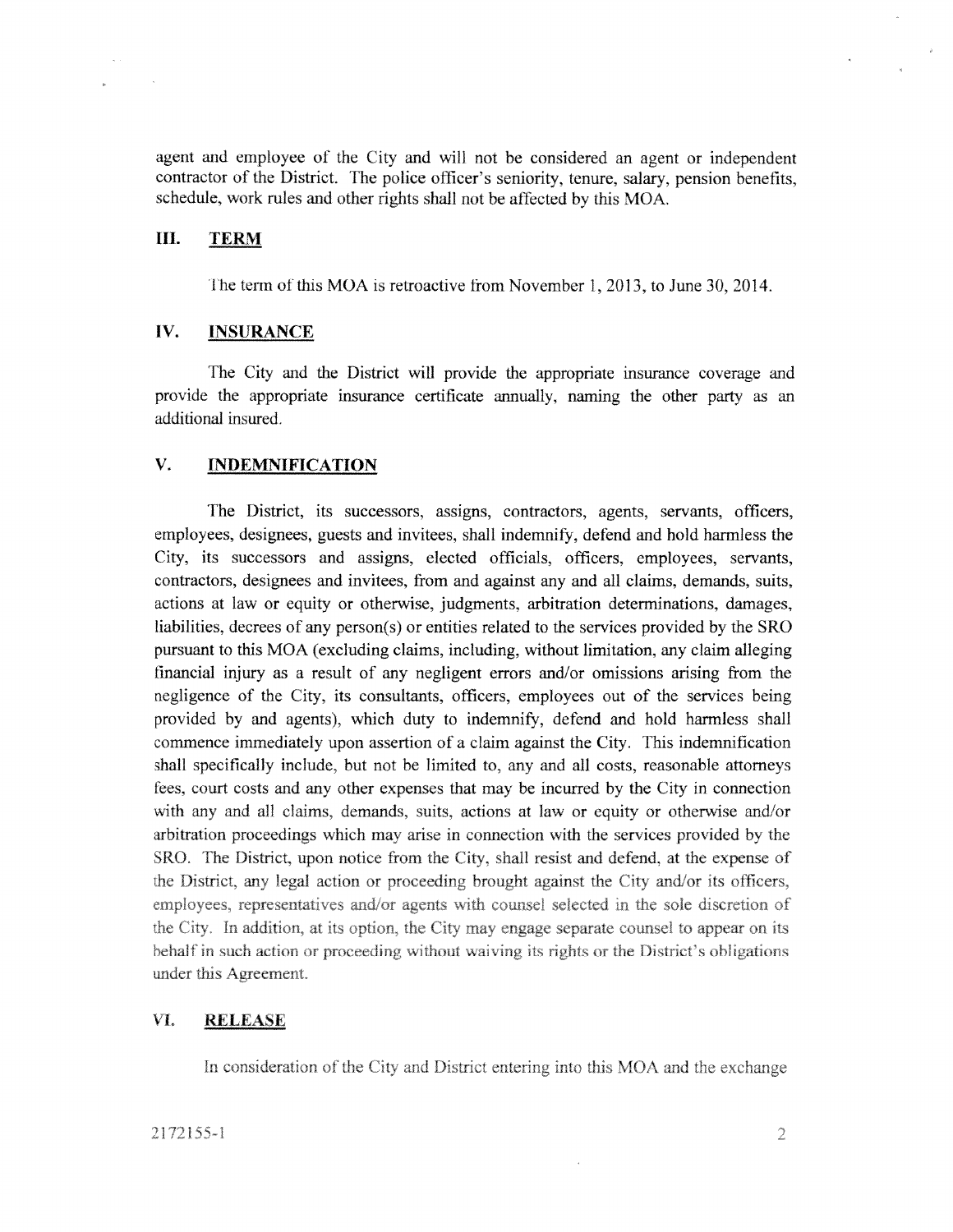of the other consideration recited herein, the City hereby voluntarily, knowingly and willingly releases and forever discharges the District from any and all claims, actions, causes of action, damages, liabilities, obligations, duties, costs or expenses of any kind or nature whatsoever known or unknown, anticipated or unanticipated. which they ever had, now have, or hereafter may have, that were or could have been asserted regarding compensation the City is potentially entitled to from the District in relation to providing an SRO to the District from the 2006-2007 school year through the 2012-20 <sup>13</sup> school Year.

### VII. MISCELLANEOUS

This MOA contains the entire understanding of the parties. This MOA may not be modified or amended except by mutual agreement between the parties incorporated in writing and signed by the parties. This MOA shall be construed in accordance with the laws of the State of New Jersey. In the event that any provision of this MOA is deemed to be illegal by any Court or agency of competent jurisdiction, then the remaining provisions shall continue in full force and effect. In the event of any conflict between the terms, conditions, and provisions of this MOA and the provisions of the parties' policies or any permissive State and/or Federal law, then, unless otherwise prohibited by law, the terms of this MOA shall take precedence over the contrary provisions of each entities policies or any such permissive laws during the Agreement term.

### VIII. AUTHORITY TO CONTRACT

Each of the undersigned represents to the other that he has the power and authority to execute and deliver this MOA on behalf of the applicable party. and that the parties have approved their respective resolutions authorizing the execution of this agreement. certified copies of which are attached hereto.

IN WITNESS WHEREOF, the parties hereto have hereunder set their hands and seals this  $\_\_\_\_\_\$  day of  $\_\_\_\_\_$ , 2013.

ATTEST:

Dated:  $1/26$ 2013

CITY OF HACKENSACK Debbie Heck, City Clerk John P. Labrosse, Jr., Mayor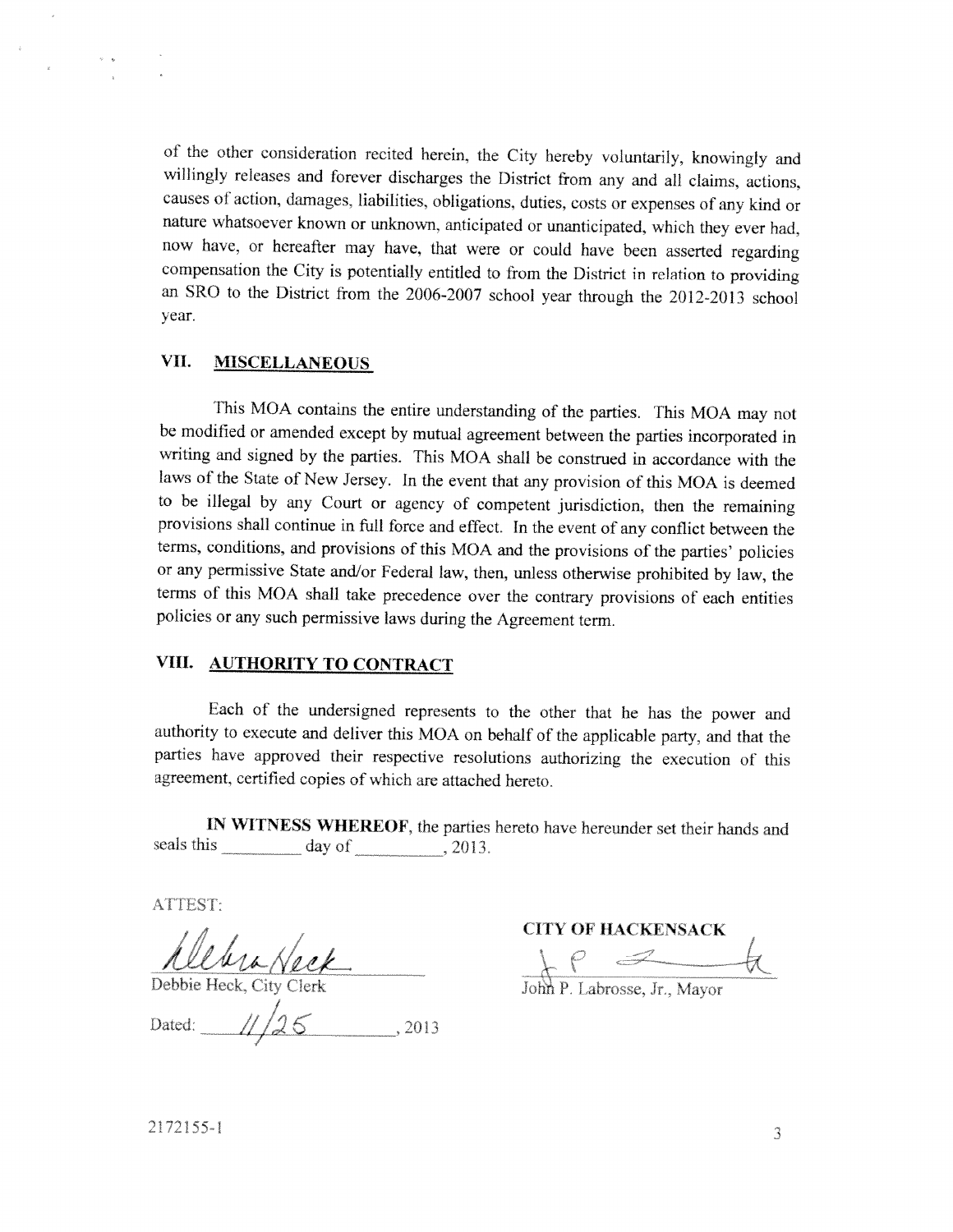$\mathcal{L}_{2}$ 

Mark Kramer Veronica Bolcik McKenna Secretary, Board of Education President, Board of Education

Dated:  $1/\sqrt{e^{2}/3}$ , 2013

# ATTEST: HACKENSACK PUBLIC HACKENSACK PUB<br>SCHOOL DISTRICT

Veroncia Solai mckerno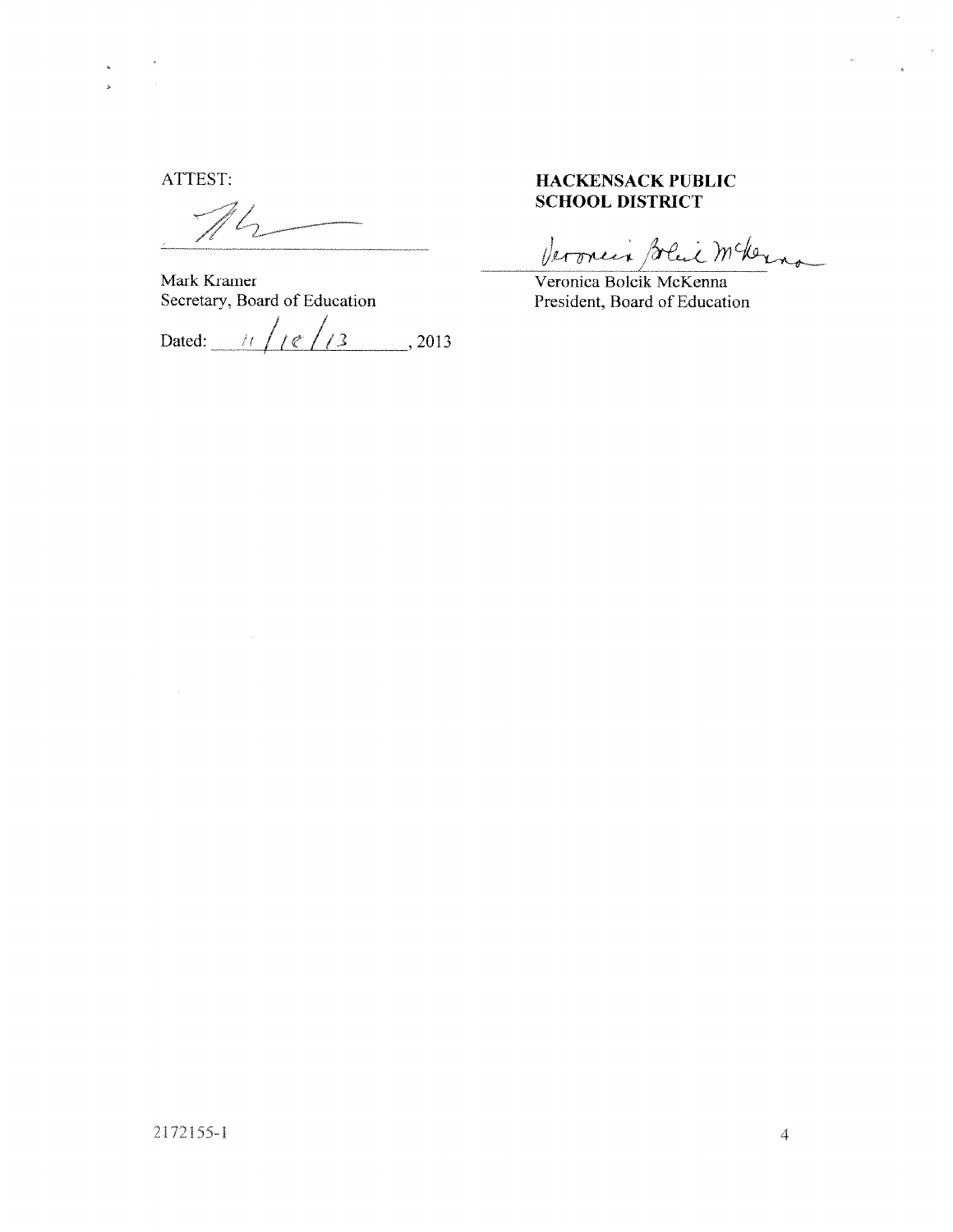### CITY OF HACKENSACK RESOLUTION

NO. 487-13

### OFFERED BY: CANESTRINO SECONDED BY: GREENMAN

RESOLUTION AUTHORIZING THE CITY OF HACKENSACK To ENTER INTO AN AGREEMENT WITH THE HACKENSACK PUBLIC SCHOOL DISTRICT REGARDING THE PROVISION OF A SCHOOL RESOURCE **OFFICER** 

WHEREAS, the City of Hackensack ("City") desires to enter into an agreement ("Agreement") with the Hackensack Public School District ("District") for the City to provide <sup>a</sup> police officer from the City of Hackensack's Police Department to the District for utilization as <sup>a</sup> school resource officer ("SRO") at Hackensack High School for the 2013-2014 school year; and

WHEREAS, the City has agreed to provide an SRO to the District for the 2013-2014 school year upon the terms and conditions set forth in the Agreement; and

WHEREAS, the City and the District are authorized to enter into this Shared Services Agreement pursuant to the Uniform Shared Services and Consolidation Act, N.J.S.A. 40A:65-1, et seq.; and

WHEREAS, the Council finds it in the best interest of the City to enter this Agreement; and

CERTIFIED TO BE A TRUE COPY OF THE RESOLUTION PASSED AT THE CITY COUNCIL MEETING OF THE CITY OF HACKENSACK HELD ON NOVEMBER 25, 2013.

DEBRA HECK, CITY CLERK